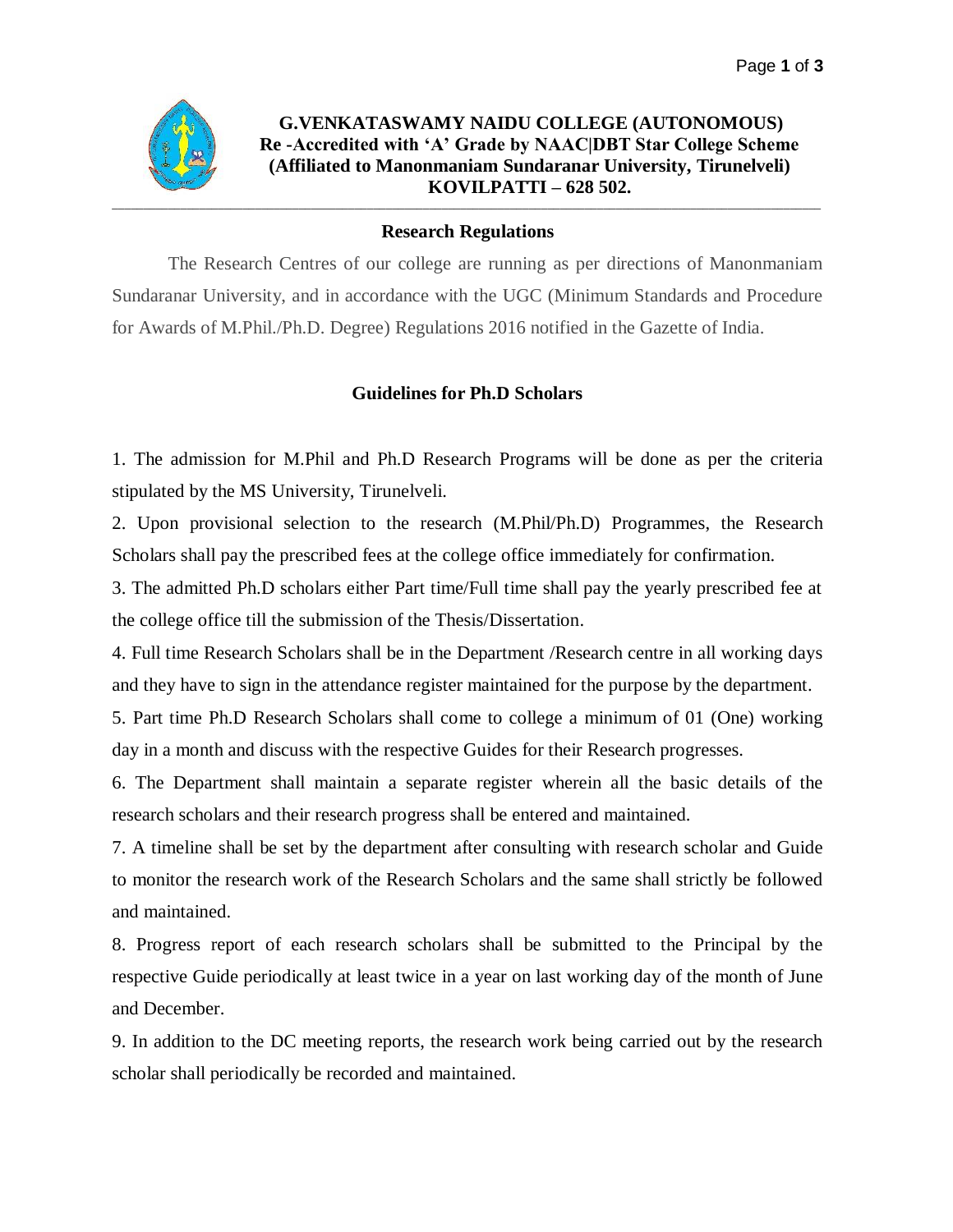10. The Research scholars shall make presentations of their research progress at every stage of completions.

| Stage I                                                       |
|---------------------------------------------------------------|
| Literature Review- Research Gap-Selection of Topic-           |
| Statement of the Research Problem                             |
| Stage II                                                      |
| Variables, Aims and Objectives of the study, Research         |
| Design, Methods of Data Collection - Analysis and             |
| interpretation of data Sampling                               |
| Stage III                                                     |
| Pilot Study details, survey or Standardization and validation |
| of tools to be used                                           |
| Stage IV                                                      |
| Pre- M.Phil / Ph.D Viva Voce                                  |
| Stage V                                                       |
| Draft Thesis – Submission- Discussion and                     |
| DC meeting (Guide)                                            |

The Department will prepare a common timetable for the presentations

11. The research scholars may be permitted to do field work studies upon prior permission.

12. Research scholars (Full time/Part time) shall maintain a separate work diary given by the department and the same should be submitted to the Research Centre.

13. The M.Phil Research scholars have to publish a minimum of One research article and PhD Research Scholars a Minimum of two research articles in UGC care listed Journals/Scopus/SSI/ Web of Science in his/her period of research work.

14. The entire Questionnaire/Interview Schedule or any other Tools Used for data collection should be submitted to the research centre on or before Final DC meeting.